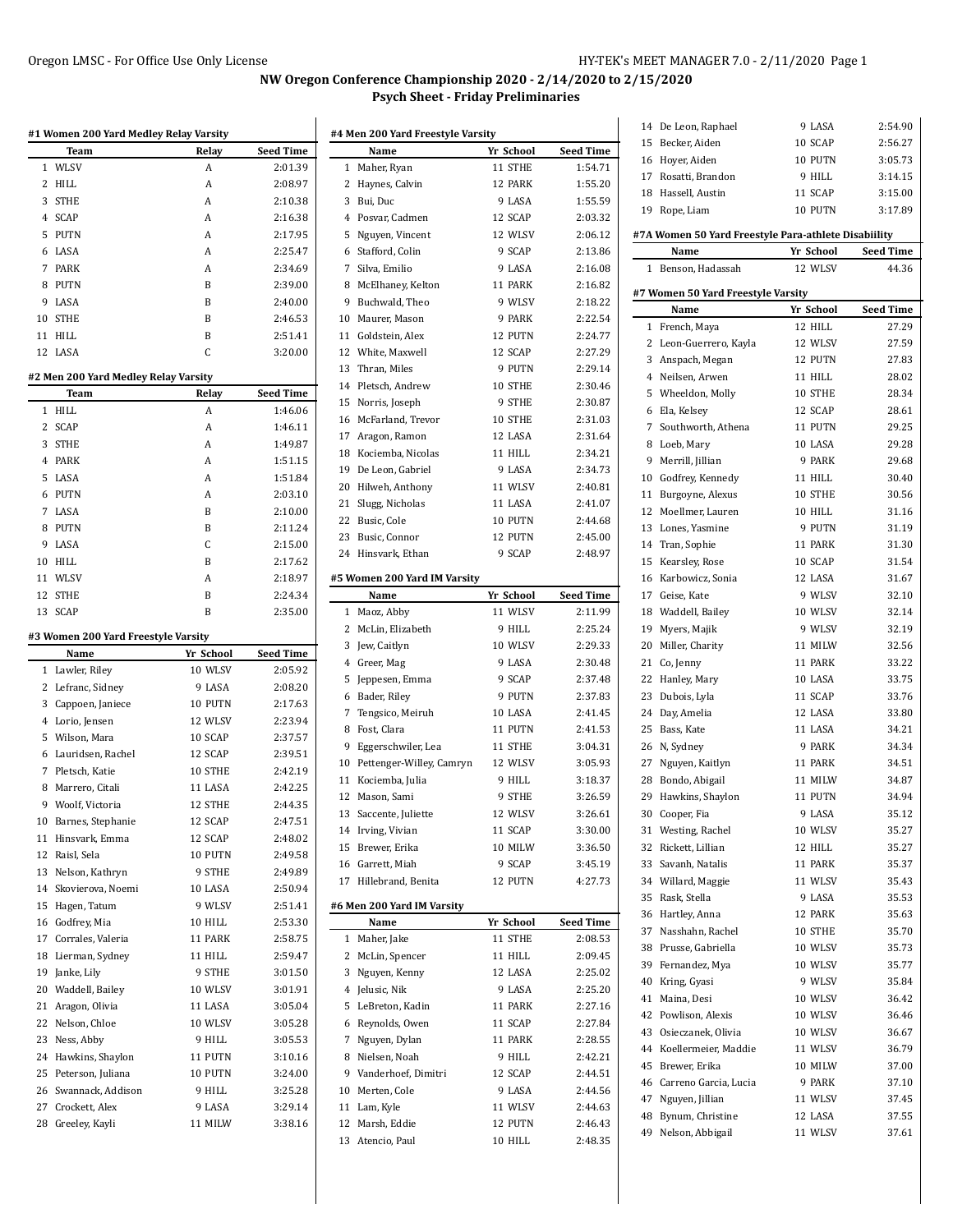#### **NW Oregon Conference Championship 2020 - 2/14/2020 to 2/15/2020 Psych Sheet - Friday Preliminaries**

#### **#7 ... (Women 50 Yard Freestyle Varsity)**

| #7           | (women 50 rard Freestyle varsity)                  |           |                  |
|--------------|----------------------------------------------------|-----------|------------------|
|              | 50 Aragon, Sofia                                   | 9 LASA    | 37.62            |
| 51           | Tolboe, Peyton                                     | 11 WLSV   | 37.78            |
|              | 52 Reiland, Cleo                                   | 11 MILW   | 38.13            |
|              | 53 Marcella, Brenna                                | 9 LASA    | 38.31            |
|              | 54 Holbrook, Haley                                 | 9 PARK    | 38.85            |
|              | 55 Opager, Natalie                                 | 10 WLSV   | 39.10            |
|              | 56 Vike, Kari                                      | 10 WLSV   | 39.18            |
|              | 57 Hernandez Martines, Stephar                     | 9 PARK    | 39.42            |
|              | 58 Nasshahn, Jess                                  | 9 STHE    | 39.91            |
|              | 59 Woods, Koko                                     | 9 PARK    | 40.05            |
|              | 60 Henderson, Anna                                 | 11 WLSV   | 40.30            |
|              | 61 Jardin, Annalise                                | 9 WLSV    | 42.20            |
|              | 62 Saad, Maelys                                    | 10 WLSV   | 45.02            |
|              | 63 Hillebrand, Benita                              | 12 PUTN   | 47.25            |
|              | 64 Robitz, Delaney                                 | 9 STHE    | 47.29            |
| 65           | Ruelas-garcia, Cielo                               | 9 PARK    | 48.95            |
| 66           | Adem, Camila                                       | 9 PARK    | 50.00            |
|              | 67 Cobabe, Allison                                 | 10 STHE   | 50.50            |
|              | 68 McBride, Poppy                                  | 11 MILW   | X39.15           |
|              | 69 Martin, Chantall                                | 09 MILW   | X41.02           |
|              | 70 Pritchard, Kellen                               | 09 MILW   | X42.02           |
|              | 71 Melnichenko, Violeta                            | 10 MILW   | X45.00           |
|              | 72 Burris, Kiara                                   | 11 MILW   | X54.26           |
|              | #8A Men 50 Yard Freestyle Para-athlete Disabiility |           |                  |
|              | Name                                               | Yr School | <b>Seed Time</b> |
| $\mathbf{1}$ | Gongora, Eric                                      | 11 HILL   | 35.11            |
|              | #8 Men 50 Yard Freestyle Varsity                   |           |                  |
|              | Name                                               | Yr School | <b>Seed Time</b> |
| 1            | Blair, Will                                        | 11 SCAP   | 22.32            |
|              | 2 Sharp, Bryant                                    | 12 SCAP   | 23.29            |
|              | 3 Schram, Toby                                     | 11 LASA   | 24.39            |
| 4            | Butterworth, Cade                                  | 11 WLSV   | 24.44            |

|    | $\frac{1}{2}$           |         |       |
|----|-------------------------|---------|-------|
|    | 3 Schram, Toby          | 11 LASA | 24.39 |
|    | 4 Butterworth, Cade     | 11 WLSV | 24.44 |
|    | 5 Jensen, David         | 11 LASA | 24.83 |
|    | 6 Williams, Zachary     | 11 LASA | 25.75 |
|    | 7 Reed, Isaac           | 12 STHE | 25.89 |
|    | 8 Bui, Hien             | 9 LASA  | 25.99 |
|    | 9 Wobig, Lucas          | 12 LASA | 26.21 |
|    | 10 Thomas, Jay          | 10 WLSV | 26.27 |
|    | 11 McCarthy, Aidan      | 9 LASA  | 26.60 |
| 12 | Nguyen, Ryan            | 11 PARK | 26.85 |
|    | 13 Lopez, Austin        | 11 SCAP | 27.43 |
|    | 14 Villaluazo, Gustavo  | 12 SCAP | 27.74 |
|    | 15 Pauken, Simon        | 12 PUTN | 27.98 |
|    | 16 Funk, Andrew         | 11 STHE | 28.09 |
|    | 17 Glasser, Connor      | 10 HILL | 28.13 |
|    | 18 Coverdell, Christian | 11 MILW | 28.15 |
|    | 19 Southworth, Caleb    | 11 PUTN | 28.24 |
|    | 20 Leap, Taylor         | 10 PUTN | 28.35 |
|    | 21 Muro, Ben            | 11 PARK | 28.48 |
|    | 22 Samuels, Colsen      | 12 PUTN | 28.51 |
|    | 23 Dodge, Devon         | 11 HILL | 28.56 |
|    | 24 Shi, Raymond         | 9 WLSV  | 28.69 |
|    | 25 Heidelberger, Noah   | 11 WLSV | 28.95 |
|    | 26 Langlais, Joseph     | 12 STHE | 29.02 |
|    | 27 Khennamthiang, Paul  | 10 WLSV | 29.65 |
|    | 28 Lopez, Zaqueo        | 10 WLSV | 31.33 |
| 29 | Brudvig, Karson         | 10 PUTN | 31.50 |
| 30 | Dial, Erland            | 12 PUTN | 31.54 |

|              |                                            | ---- J            |                    |
|--------------|--------------------------------------------|-------------------|--------------------|
|              | 31 Meneghin, Mason                         | 9 HILL            | 31.72              |
| 32           | Phomphakdy, Tevon                          | 11 PARK           | 31.81              |
| 33           | Higa, David                                | 11 WLSV           | 33.00              |
|              | 34 Sirokman, Jacob                         | 9 PARK            | 33.37              |
| 35           | Dinh, Benny                                | 11 PARK           | 34.37              |
|              | 36 Ledbetter, James                        | 10 PARK           | 35.00              |
| 37           | Budiao, Trevor                             | 9 WLSV            | 35.61              |
| 38           | Easton, Nick                               | 09 MILW           | 36.00              |
| 39           | Spurgeon, Justin                           | 11 WLSV           | 37.91              |
|              | 40 Hively, Isaac                           | 11 MILW           | 38.50              |
| 41           | Nguyen, Brandon                            | 11 PARK           | 40.00              |
| 42           | Piazza, Manuel                             | 12 HILL           | 40.56              |
|              | 43 Heidelberger, Lukas                     | 9 WLSV            | 46.31              |
|              | 44 Johnson, Jackson                        | 11 MILW           | 52.23              |
|              | 45 Kalavai, Vivek                          | 12 WLSV           | 1:24.88            |
|              | #9 Women 100 Yard Butterfly Varsity        |                   |                    |
|              | Name                                       | Yr School         | <b>Seed Time</b>   |
| 1            | Lefranc, Sidney                            | 9 LASA            | 1:04.64            |
| 2            | French, Maya                               | 12 HILL           | 1:08.32            |
| 3            | Lorio, Jensen                              | 12 WLSV           | 1:08.88            |
| 4            | Cappoen, Janiece                           | 10 PUTN           | 1:12.20            |
| 5            | Cowing, Rose                               | 10 PUTN           | 1:13.37            |
| 6            | Neilsen, Arwen                             | 11 HILL           | 1:14.30            |
| 7            | Lauridsen, Rachel                          | 12 SCAP           | 1:17.62            |
| 8            | Woolf, Victoria                            | 12 STHE           | 1:22.41            |
| 9            | Carter, Kalei                              | 12 LASA           | 1:23.60            |
|              | 10 Walsh, Amanda                           | 11 SCAP           | 1:25.60            |
| 11           | Tiller, Lilly                              | 9 LASA            | 1:30.28            |
| 13           | 12 Saccente, Juliette<br>Garrett, Miah     | 12 WLSV<br>9 SCAP | 1:36.69<br>1.43.04 |
|              | 14 Carpenter, Mya                          | 11 SCAP           | 1:44.62            |
| 15           | Brinker, Helena                            | 11 LASA           | 1:50.94            |
|              | 16 Swannack, Addison                       | 9 HILL            | 2:03.34            |
|              | 17 Crockett, Alex                          | 9 LASA            | XNT                |
|              |                                            |                   |                    |
|              | #10 Men 100 Yard Butterfly Varsity<br>Name | Yr School         | <b>Seed Time</b>   |
| 1            | Maher, Ryan                                | 11 STHE           | 56.67              |
|              | 2 Hernandez, Julian                        | 9 PARK            | 56.78              |
| 3            | Bui, Duc                                   | 9 LASA            | 57.50              |
|              | 4 Brooks, Nick                             | 11 STHE           | 1:01.84            |
| 5            | Heilig, George                             | 9 WLSV            | 1:01.87            |
|              | 6 Maller, Brisyn                           | 12 SCAP           | 1:06.39            |
|              | 7 Marsh, Eddie                             | 12 PUTN           | 1:11.54            |
|              | 8 Buchwald, Theo                           | 9 WLSV            | 1:11.60            |
| 9            | Reed, Isaac                                | 12 STHE           | 1:12.94            |
|              | 10 Dodge, Devon                            | 11 HILL           | 1:13.01            |
| 11           | Nielsen, Noah                              | 9 HILL            | 1:14.84            |
|              | 12 Reed, Matthew                           | 12 STHE           | 1:15.31            |
| 13           | Vanderhoef, Dimitri                        | 12 SCAP           | 1:15.39            |
|              | 14 Silva, Emilio                           | 9 LASA            | 1:16.31            |
|              | 15 Atencio, Paul                           | 10 HILL           | 1:18.02            |
|              | 16 Shaffer, Nathaniel                      | 11 PARK           | 1:19.45            |
|              | 17 Rives, Brennan                          | 11 HILL           | 1:21.61            |
|              | 18 Villaluazo, Gustavo                     | 12 SCAP           | 1:28.15            |
|              | 19 Becker, Aiden                           | 10 SCAP           | 1:28.27            |
|              | 20 Merrell, Joe                            | 9 SCAP            | 1:50.96            |
|              | #11 Women 100 Yard Freestyle Varsity       |                   |                    |
|              | Name                                       | Yr School         | <b>Seed Time</b>   |
| $\mathbf{1}$ | Greer, Mag                                 | 9 LASA            | 1:00.00            |
| 2            | Anspach, Megan                             | 12 PUTN           | 1:01.24            |

| 3  | Leon-Guerrero, Kayla                                 | 12 WLSV        | 1:02.31            |
|----|------------------------------------------------------|----------------|--------------------|
|    | 4 Ela, Kelsey                                        | 12 SCAP        | 1:03.60            |
|    | 5 Nguyen, Hanna                                      | 12 LASA        | 1:03.65            |
| 6  | Southworth, Athena                                   | 11 PUTN        | 1:05.47            |
| 7  | Lones, Saphya                                        | 10 PUTN        | 1:06.46            |
| 8  | Moellmer, Lauren                                     | 10 HILL        | 1:06.80            |
| 9  | Godfrey, Kennedy                                     | 11 HILL        | 1:07.39            |
| 10 | Tran, Sophie                                         | 11 PARK        | 1:10.48            |
| 11 | Merrill, Jillian                                     | 9 PARK         | 1:11.12            |
| 12 | Marrero, Citali                                      | 11 LASA        | 1:11.60            |
| 13 | Lones, Yasmine                                       | 9 PUTN         | 1:11.81            |
|    | 14 Loeb, Mary                                        | 10 LASA        | 1:12.17            |
|    |                                                      | 10 SCAP        | 1:12.54            |
| 15 | Kearsley, Rose                                       |                |                    |
| 16 | Stenstrom, Ava                                       | 11 WLSV        | 1:12.68            |
| 17 | Brumbaugh, Camille                                   | 12 LASA        | 1:14.47            |
| 18 | Miller, Charity                                      | 11 MILW        | 1:14.71            |
| 19 | Bondo, Abigail                                       | 11 MILW        | 1:15.00            |
| 20 | Myers, Majik                                         | 9 WLSV         | 1:15.32            |
|    | 21 Skovierova, Noemi                                 | 10 LASA        | 1:15.38            |
| 22 | Godfrey, Mia                                         | 10 HILL        | 1:15.70            |
| 23 | Bass, Kate                                           | 11 LASA        | 1:16.90            |
|    | 24 Nasshahn, Rachel                                  | 10 STHE        | 1:17.32            |
| 25 | Day, Amelia                                          | 12 LASA        | 1:17.43            |
| 26 | Hartley, Anna                                        | 12 PARK        | 1:19.00            |
|    | 27 Watt, Kaylee                                      | 10 STHE        | 1:19.22            |
| 28 | Hanley, Mary                                         | <b>10 LASA</b> | 1:19.44            |
|    | 29 Corrales, Valeria                                 | 11 PARK        | 1:20.07            |
| 30 | Tiller, Lilly                                        | 9 LASA         | 1:21.57            |
|    | 31 Ellett, Lauren                                    | 11 WLSV        | 1:22.22            |
| 32 | Seagondollar, Jenna                                  | 10 SCAP        | 1:23.14            |
| 33 | Geise, Kate                                          | 9 WLSV         | 1:23.49            |
|    | 34 Rask, Stella                                      | 9 LASA         | 1:23.61            |
| 35 | Wettstein, Ellie                                     | 10 WLSV        | 1:23.81            |
| 36 | Maina, Desi                                          | 10 WLSV        | 1:24.71            |
|    | 37 Aragon, Sofia                                     | 9 LASA         | 1:27.90            |
| 38 | Vike, Kari                                           | 10 WLSV        | 1:30.59            |
| 39 | Opager, Natalie                                      | 10 WLSV        | 1:30.84            |
| 40 | Bynum, Christine                                     | 12 LASA        | 1:30.98            |
|    | 41 Koellermeier, Maddie                              | 11 WLSV        | 1:31.25            |
| 42 | Greeley, Kayli                                       | 11 MILW        | 1:33.98            |
| 43 | Prusse, Gabriella                                    | 10 WLSV        | 1:34.98            |
| 44 | Henderson, Anna                                      | 11 WLSV        | 1:35.28            |
| 45 | Reiland, Cleo                                        | 11 MILW        | 1:36.30            |
| 46 | Marcella, Brenna                                     | 9 LASA         | 1:37.09            |
|    |                                                      |                |                    |
| 47 | Jackson, Leia                                        | 9 SCAP         | 1:37.70            |
| 48 | Peterson, Juliana                                    | 10 PUTN        | 1:40.86<br>1:43.10 |
| 49 | Jardin, Annalise                                     | 9 WLSV         |                    |
| 50 | Robitz, Delaney                                      | 9 STHE         | 1:48.53            |
| 51 | Saad, Maelys                                         | 10 WLSV        | 1:50.10            |
|    | 52 Cobabe, Allison                                   | 10 STHE        | 1:52.96            |
|    | #12A Men 100 Yard Freestyle Para-athlete Disabiility |                |                    |
|    | Name                                                 | Yr School      | Seed Time          |
| 1  | Gongora, Eric                                        | 11 HILL        | 1:37.49            |
|    | #12 Men 100 Yard Freestyle Varsity                   |                |                    |
|    | Name                                                 | Yr School      | <b>Seed Time</b>   |
| 1  | Blair, Will                                          | 11 SCAP        | 50.40              |
| 2  | Haynes, Calvin                                       | 12 PARK        | 50.50              |
| 3  | Wilson, Nash                                         | 12 SCAP        | 52.96              |
| 4  | Sharp, Bryant                                        | 12 SCAP        | 53.04              |
| 5  | Jensen, David                                        | 11 LASA        | 55.01              |
|    |                                                      |                |                    |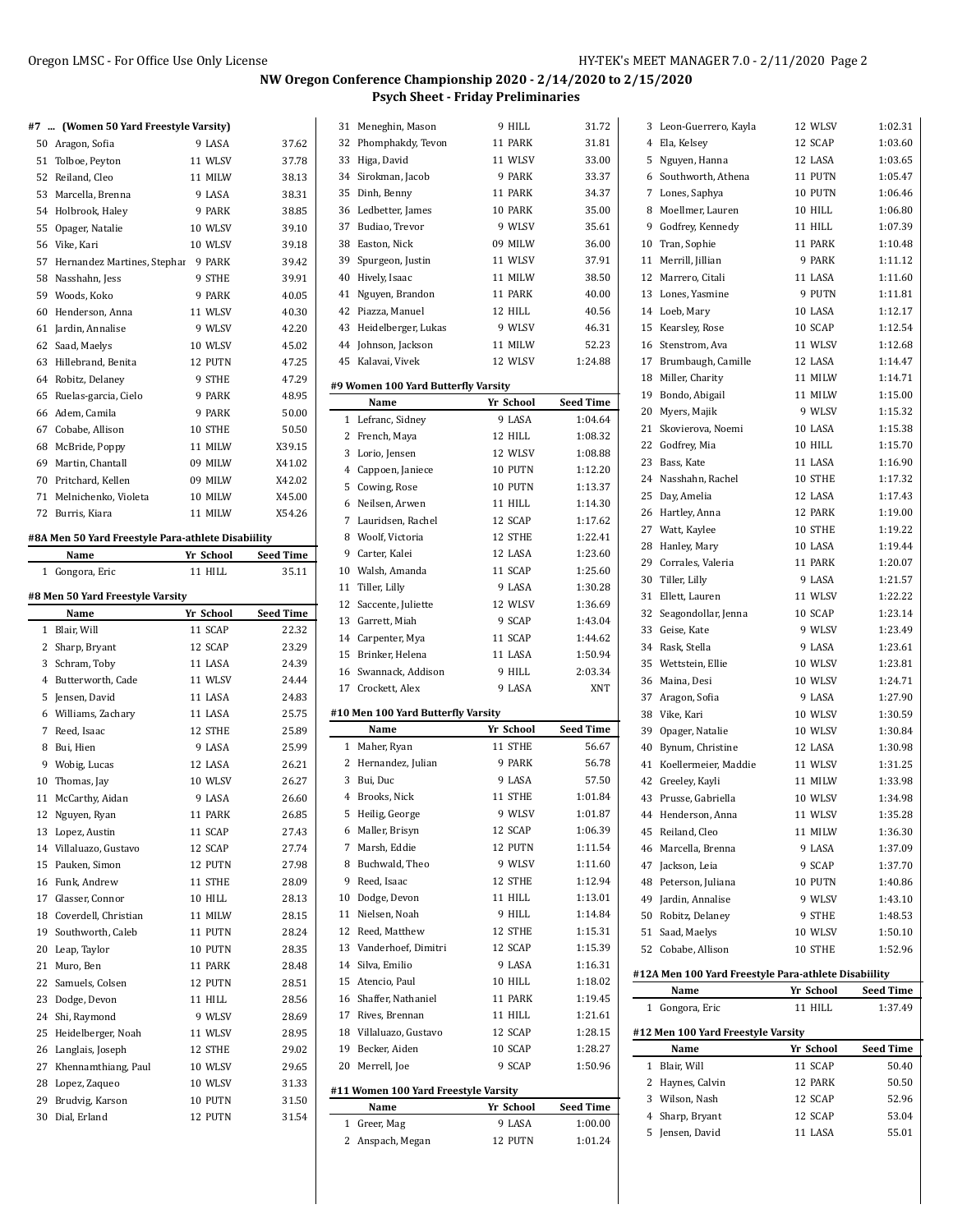### Oregon LMSC - For Office Use Only License **HY-TEK's MEET MANAGER 7.0 - 2/11/2020** Page 3

### **NW Oregon Conference Championship 2020 - 2/14/2020 to 2/15/2020 Psych Sheet - Friday Preliminaries**

# **#12 ... (Men 100 Yard Freestyle Varsity)**

| #12 | (Men 100 Yard Freestyle Varsity)     |                   |                    |
|-----|--------------------------------------|-------------------|--------------------|
|     | 6 Jelusic, Nik                       | 9 LASA            | 57.03              |
|     | 7 Butterworth, Cade                  | 11 WLSV           | 59.07              |
|     | 8 Thomas, Jay                        | 10 WLSV           | 1:00.06            |
|     | 9 Dougherty, Charles                 | 9 LASA            | 1:01.11            |
|     | 10 Wolkenhauer, Marcus               | 12 HILL           | 1:01.70            |
| 11  | Nguyen, Dylan                        | 11 PARK           | 1:01.93            |
|     | 12 McCarthy, Aidan                   | 9 LASA            | 1:02.50            |
|     | 13 Muro, Ben                         | 11 PARK           | 1:02.70            |
|     | 14 White, Maxwell                    | 12 SCAP           | 1:03.49            |
| 15  | Slugg, Nicholas                      | 11 LASA           | 1:04.22            |
|     | 16 Patton, Enzo                      | 10 PARK           | 1:04.23            |
|     | 17 Rives, Brennan                    | 11 HILL           | 1:04.27            |
|     | 18 Shi, Raymond                      | 9 WLSV            | 1:05.00            |
|     | 19 Busic, Connor                     | 12 PUTN           | 1:05.58            |
|     | 20 Lopez, Austin                     | 11 SCAP           | 1:06.22            |
|     | 21 Samuels, Colsen                   | 12 PUTN           | 1:06.82            |
|     | 22 Leap, Taylor                      | 10 PUTN           | 1:07.28            |
|     | 23 Salisbury, Luke                   | 12 STHE           | 1:07.57            |
|     | 24 Thran. Miles                      | 9 PUTN            | 1:08.05            |
| 25  | Struyk, Eli                          | 9 LASA            | 1:09.30            |
|     | 26 Brudvig, Karson                   | 10 PUTN           | 1:09.47            |
|     | 27 Langlais, Joseph                  | 12 STHE           | 1:09.80            |
| 28  | Southworth, Caleb                    | 11 PUTN           | 1:10.81            |
|     | 29 Kociemba, Nicolas                 | 11 HILL           | 1:11.20            |
| 30  | Khennamthiang, Paul                  | 10 WLSV           | 1:13.32            |
|     | 31 Rosatti, Brandon                  | 9 HILL            | 1:13.74            |
|     | 32 Hinsvark, Ethan                   | 9 SCAP            | 1:14.19            |
|     | 33 Reinertsen, Henry                 | 9 PUTN            | 1:15.45            |
|     | 34 Hoyer, Aiden                      | 10 PUTN           | 1:18.06            |
| 35  | Prince, Jerett                       | 11 WLSV           | 1:20.00            |
|     | 36 Lopez, Zaqueo                     | 10 WLSV           | 1:21.34            |
| 37  | Budiao, Trevor                       | 9 WLSV            | 1:25.08            |
|     | 38 Smith, Nathaniel                  | 9 HILL            | 1:25.59            |
|     | 39 Schram, Toby                      | 11 LASA           | 1:30.33            |
|     | 40 Piazza, Manuel                    | 12 HILL           | 1:32.03            |
| 41  | Spurgeon, Justin                     | 11 WLSV           | 1:32.10            |
| 42  | Johnson, Jackson                     | 11 MILW           | 1:52.00            |
| 43  | Heidelberger, Lukas                  | 9 WLSV            | 1:52.91            |
|     | #13 Women 500 Yard Freestyle Varsity |                   |                    |
|     | Name                                 | Yr School         | <b>Seed Time</b>   |
| 1   |                                      |                   |                    |
| 2   | Lawler, Riley                        | 10 WLSV           | 5:35.82            |
|     | McCarthy, Aislinn                    | 11 LASA           | 6:13.64            |
|     | 3 Bader, Riley                       | 9 PUTN            | 6:26.22            |
|     | 4 Pilversack, Celia                  | 9 HILL            | 6:37.78            |
|     | 5 Wheeldon, Maggie                   | 12 STHE           | 6:40.28            |
|     | 6 Cox, Anna                          | 10 SCAP           | 6:53.56            |
|     | 7 Walsh, Amanda                      | 11 SCAP           | 6:59.80            |
|     | 8 Kociemba, Julia                    | 9 HILL            | 7:08.40            |
| 9   | Nelson, Kathryn                      | 9 STHE            | 7:13.56            |
| 10  | Eggerschwiler, Lea                   | 11 STHE           | 7:27.93            |
| 11  | Hagen, Tatum                         | 9 WLSV            | 7:33.15            |
| 12  | Carter, Kalei                        | 12 LASA           | 7:33.65            |
|     | 13 Raisl, Sela                       | 10 PUTN           | 7:39.83            |
|     | 14 Barnes, Stephanie                 | 12 SCAP           | 7:44.54            |
|     | 15 Hinsvark, Emma                    | 12 SCAP           | 7:48.99            |
| 17  | 16 Mason, Sami<br>Aragon, Olivia     | 9 STHE<br>11 LASA | 7:56.65<br>8:28.33 |
|     | 18 Irving, Vivian                    | 11 SCAP           | 8:33.52            |

| #14 Men 500 Yard Freestyle Varsity |                                            |           |                  |  |
|------------------------------------|--------------------------------------------|-----------|------------------|--|
|                                    | Name                                       | Yr School | <b>Seed Time</b> |  |
|                                    | 1 Schaber, Jack                            | 12 HILL   | 5:17.55          |  |
|                                    | 2 Hansen, Elliot                           | 11 LASA   | 5:18.59          |  |
| 3                                  | Nguyen, Vincent                            | 12 WLSV   | 5:46.15          |  |
|                                    | 4 Posvar, Cadmen                           | 12 SCAP   | 5:52.87          |  |
|                                    | 5 Nguyen, Kenny                            | 12 LASA   | 5:54.45          |  |
| 6                                  | Brotherton, Robert                         | 9 LASA    | 6:12.68          |  |
|                                    | 7 Dickinson, Spencer                       | 10 HILL   | 6:22.43          |  |
| 8                                  | McElhaney, Kelton                          | 11 PARK   | 6:23.31          |  |
|                                    | 9 Merten, Cole                             | 9 LASA    | 6:28.82          |  |
|                                    | 10 Goldstein, Alex                         | 12 PUTN   | 6:30.09          |  |
|                                    | 11 Huynh, Jimmy                            | 12 PARK   | 6:37.75          |  |
|                                    | 12 Pletsch, Andrew                         | 10 STHE   | 6:40.59          |  |
|                                    | 13 Lam, Kyle                               | 11 WLSV   | 6:43.60          |  |
|                                    | 14 Hilweh, Anthony                         | 11 WLSV   | 7:10.19          |  |
|                                    | 15 Bakkensen, Cole                         | 12 SCAP   | 7:13.50          |  |
|                                    |                                            |           |                  |  |
|                                    | 16 Dial, Erland                            | 12 PUTN   | 7:14.86          |  |
|                                    | 17 Busic, Cole                             | 10 PUTN   | 7:20.66          |  |
|                                    | 18 Shaffer. Nathaniel                      | 11 PARK   | 7:20.72          |  |
|                                    | 19 Hassell. Austin                         | 11 SCAP   | 7:21.10          |  |
|                                    | 20 Aragon, Ramon                           | 12 LASA   | 7:26.10          |  |
|                                    | 21 Heidelberger, Noah                      | 11 WLSV   | 7:30.05          |  |
|                                    | 22 Roth, Owen                              | 9 PUTN    | 7:32.85          |  |
|                                    | 23 Higa, David                             | 11 WLSV   | 7:56.16          |  |
|                                    | 24 Torres, Ambrocio                        | 11 SCAP   | 8:25.28          |  |
|                                    | #15 Women 200 Yard Freestyle Relay Varsity |           |                  |  |
|                                    | <b>Team</b>                                | Relay     | <b>Seed Time</b> |  |
|                                    | 1 PUTN                                     | A         | 1:49.59          |  |
| 2                                  | HILL                                       | A         | 1:55.11          |  |
| 3                                  |                                            |           |                  |  |
|                                    | <b>STHE</b>                                | A         | 1:57.82          |  |
| 4                                  | LASA                                       | A         | 1:58.31          |  |
| 5                                  | <b>SCAP</b>                                | A         | 1:59.89          |  |
|                                    |                                            |           |                  |  |
| 6                                  | PUTN                                       | B         | 2:01.25          |  |
|                                    | 7 WLSV                                     | A         | 2:02.10          |  |
| 8                                  | HILL                                       | B         | 2:11.23          |  |
|                                    | 9 PARK                                     | A         | 2:11.42          |  |
|                                    | 10 LASA                                    | B         | 2:15.00          |  |
|                                    | 11 PARK                                    | B         | 2:20.00          |  |
|                                    | 12 LASA                                    | C         | 2:20.00          |  |
|                                    | 13 STHE                                    | В         | 2:24.71          |  |
|                                    | 14 LASA                                    | D         | 2:25.00          |  |
| 15                                 | PARK                                       | C         | 2:30.00          |  |
| 16                                 | MILW                                       | A         | 2:34.00          |  |
|                                    | 17 LASA                                    | E         | 2:35.00          |  |
|                                    | 18 WLSV                                    | B         | 2:59.10          |  |
|                                    | #16 Men 200 Yard Freestyle Relay Varsity   |           |                  |  |
|                                    | Team                                       | Relay     | <b>Seed Time</b> |  |
| 1                                  | SCAP                                       | A         | 1:35.89          |  |
| 2                                  | LASA                                       | A         | 1:36.63          |  |
| 3                                  | HILL                                       | A         | 1:37.22          |  |
| 4                                  |                                            | A         | 1:39.14          |  |
|                                    | <b>STHE</b>                                |           |                  |  |
| 5                                  | PARK                                       | A         | 1:41.96          |  |
| 6                                  | WLSV                                       | A         | 1:44.79          |  |
| 7                                  | LASA                                       | B         | 1:45.00          |  |
| 8                                  | LASA                                       | C         | 1:45.00          |  |
| 9                                  | PUTN                                       | A         | 1:52.83          |  |
| 10                                 | PARK                                       | B         | 1:54.00          |  |
| 11                                 | STHE                                       | B         | 1:56.77          |  |

| 13             | HILL                                          | B                  | 2:01.27            |
|----------------|-----------------------------------------------|--------------------|--------------------|
| 14             | PARK                                          | C                  | 2:20.00            |
| 15             | PUTN                                          | C                  | 2:27.00            |
|                | 16 HILL                                       | C                  | 2:37.91            |
|                | 17 MILW                                       | A                  | 2:42.00            |
|                | 18 WLSV                                       | B                  | 3:24.71            |
|                | #17A Women 100 Yard Backstroke Disabiility    |                    |                    |
|                | Name                                          | Yr School          | <b>Seed Time</b>   |
| 1              | Benson, Hadassah                              | 12 WLSV            | 2:11.82            |
|                |                                               |                    |                    |
|                | #17 Women 100 Yard Backstroke Varsity<br>Name | Yr School          | <b>Seed Time</b>   |
| 1              | Jew, Caitlyn                                  | 10 WLSV            | 1:08.35            |
| 2              | McCarthy, Aislinn                             | 11 LASA            | 1:11.15            |
|                | 3 Lones, Saphya                               | 10 PUTN            | 1:14.71            |
|                | 4 Nguyen, Hanna                               | 12 LASA            | 1:14.73            |
| 5              | Wheeldon, Molly                               | 10 STHE            | 1:14.97            |
|                | 6 Pilversack, Celia                           | 9 HILL             | 1:15.70            |
|                | 7 Cowing, Rose                                | 10 PUTN            | 1:17.18            |
|                | 8 Cooper, Fia                                 | 9 LASA             | 1:20.00            |
|                | 9 Wilson, Mara                                | 10 SCAP            | 1:22.30            |
| 10             | Burgoyne, Alexus                              | 10 STHE            | 1:22.43            |
| 11             | Brumbaugh, Camille                            | 12 LASA            | 1:23.73            |
| 12             | Dubois, Lyla                                  | 11 SCAP            | 1:26.20            |
| 13             | Stenstrom, Ava                                | 11 WLSV            | 1:28.52            |
|                | 14 Pletsch, Katie                             | 10 STHE            | 1:30.53            |
| 15             | Janke, Lily                                   | 9 STHE             | 1:31.02            |
|                | 16 Nelson, Chloe                              | 10 WLSV            | 1:34.10            |
| 17             | Hansen, Molly                                 | 12 MILW            | 1:36.00            |
|                | 18 Nunwz, Ava                                 | 11 MILW            | 1:37.22            |
| 19             | Kring, Gyasi                                  | 9 WLSV             | 1:39.10            |
| 20             | Jackson, Leia                                 | 9 SCAP             | 1:40.11            |
| 21             | Nelson, Abbigail                              | 11 WLSV            | 1:42.10            |
|                | 22 Watt, Kaylee                               | 10 STHE            | 1:44.13            |
| 23             | Tolboe, Peyton                                | 11 WLSV            | 1:45.10            |
|                | 24 Carpenter, Mya                             | 11 SCAP            | 1:52.29            |
| 25             | Fernandez, Mya                                | 10 WLSV            | 1:52.37            |
|                | 26 Powlison, Alexis                           | 10 WLSV            | 2:01.10            |
| 27             | Burris, Kiara                                 | 11 MILW            | 2:53.29            |
| 28             | Mccann, K'Lynn                                | 10 MILW            | X2:22.00           |
|                | #18 Men 100 Yard Backstroke Varsity           |                    |                    |
|                | Name                                          | Yr School          | Seed Time          |
| 1              | Hernandez, Julian                             | 9 PARK             | 1:00.84            |
|                | 2 Wilson, Nash                                | 12 SCAP            | 1:02.00            |
|                | 3 Schaber, Jack                               | 12 HILL            | 1:03.24            |
| $\overline{4}$ | Brooks, Nick                                  | 11 STHE            | 1:03.95            |
| 5              | Heilig, George                                | 9 WLSV             | 1:06.49            |
| 6              | Nguyen, Ryan                                  | 11 PARK            | 1:07.38            |
| 7              | Brotherton, Robert                            | 9 LASA             | 1:08.39            |
|                | 8 Stafford, Colin                             | 9 SCAP             | 1:08.61            |
| 9              | Wolkenhauer, Marcus                           | 12 HILL            | 1:09.11            |
| 10             | Dougherty, Charles                            | 9 LASA             | 1:12.36            |
| 11             | De Leon, Raphael                              | 9 LASA             | 1:13.88            |
| 12             | Bui, Hien                                     | 9 LASA             | 1:14.19            |
|                | 13 Glasser, Connor                            | 10 HILL            | 1:14.44            |
| 14             | Patton, Enzo                                  | 10 PARK            | 1:14.63            |
|                | 15 Pauken, Simon                              | 12 PUTN<br>12 STHE | 1:19.44<br>1:20.15 |
|                |                                               |                    |                    |
|                | 16 Salisbury, Luke                            |                    |                    |
| 17             | Funk, Andrew                                  | 11 STHE            | 1:21.94            |
| 19             | 18 Norris, Joseph<br>Prince, Jerett           | 9 STHE<br>11 WLSV  | 1:22.93<br>1:24.62 |